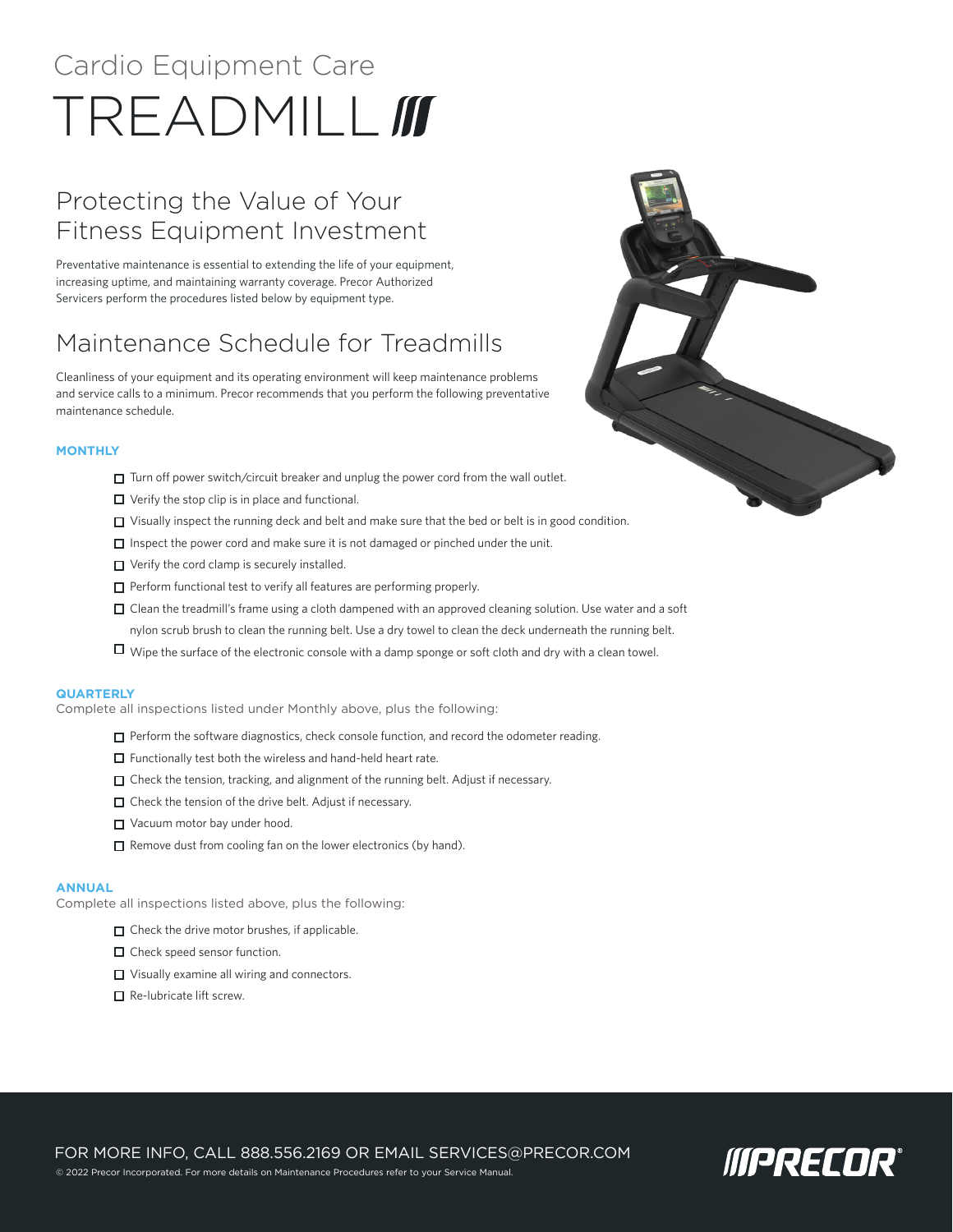# Cardio Equipment Care ELLIPTICAL FITNESS CROSSTRAINER® III

## Protecting the Value of Your Fitness Equipment Investment

Preventative maintenance is essential to extending the life of your equipment, increasing uptime, and maintaining warranty coverage. Precor Authorized Servicers perform the procedures listed below by equipment type.

## Maintenance Schedule for Elliptical Fitness Cross Trainers

IMPORTANT! USE EXTREME CAUTION when the rear cover is removed. Serious injury could result if fingers are pinched between the flywheel spokes, crank arms, stair arms, and drive weldment.

#### **MONTHLY**

- $\Box$  Turn off power and unplug the unit if applicable.
- $\Box$  Clean the ramps and wheels with an approved solution.
- $\Box$  Inspect the power cord. Ensure that the cord is not pinched under the unit.
- □ Verify the wheels run smoothly on the ramp.
- $\Box$  Verify the lift runs smoothly through the entire range.
- □ Verify the hand-held heart rate is operational.
- $\Box$  Record the usage hours.

#### **QUARTERLY**

Complete all inspections listed under Monthly above, plus the following:

- $\Box$  Clean the EFX's frame, cover, and stair arms with an approved solution.
- $\Box$  Remove the rear cover. Carefully vacuum interior.
- $\Box$  Check the belt tension of the step-up and drive belts, and adjust if necessary.
- $\Box$  Lubricate the lift motor screw with a synthetic grease (such as SuperLube with Teflon).

#### **SEMI-ANNUAL**

Complete all inspections listed above, plus the following:

- $\Box$  Perform the software diagnostics, check console function, and record the odometer reading.
- $\Box$  Perform a full functional verification of all programs and settings.
- □ Visually inspect the step-up and drive belts for cracks, fraying, or excessive wear.
- $\Box$  Check the speed sensor function.
- $\Box$  Functionally test both the wireless and hand-held heart rate.
- $\Box$  Inspect the power cord, and make sure it is not damaged or pinched under the unit.
- □ Visually examine all wiring and connectors.
- $\Box$  Verify the battery charge voltage is within specification.

© 2022 Precor Incorporated. For more details on Maintenance Procedures refer to your Service Manual.

FOR MORE INFO, CALL 888.556.2169 OR EMAIL SERVICES@PRECOR.COM

**MPRECOR®** 

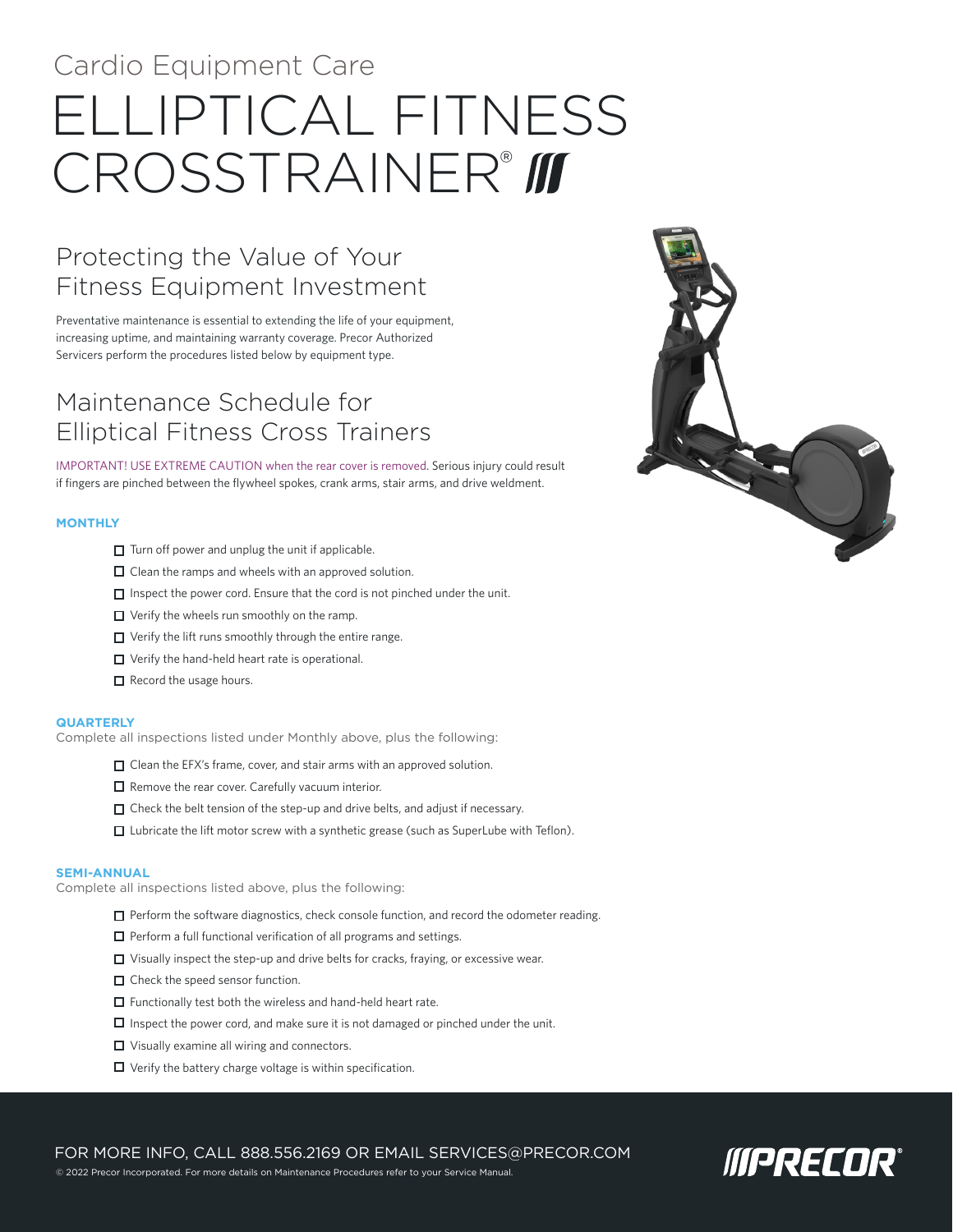# Cardio Equipment Care ADAPTIVE MOTION TRAINER®

## Protecting the Value of Your Fitness Equipment Investment

Preventative maintenance is essential to extending the life of your equipment, increasing uptime, and maintaining warranty coverage. Precor Authorized Servicers perform the procedures listed below by equipment type.

### Maintenance Schedule for Adaptive Motion Trainer™

IMPORTANT! USE EXTREME CAUTION when the rear cover is removed. Serious injury could result if fingers are pinched between the flywheel spokes, crank arms, stair arms, and drive weldment.

#### **MONTHLY**

- $\Box$  Clean the pedals, stair arms, upper arms, and hand-held heart rate grip with an approved solution.
- $\Box$  Verify the pedals move smoothly on the vertical and horizontal axis.
- □ Verify the hand-held heart rate is operational.
- $\Box$  Record the usage hours.
- $\Box$  Check the stability of machine and adjust the leveling feet, if necessary.

#### **QUARTERLY**

Complete all inspections listed under Monthly above, plus the following:

- □ Clean the AMT's frame, cover, and stair arms with an approved solution.
- $\Box$  Remove side cover. Carefully vacuum interior.
- $\Box$  Check the belt tension of the input drive and horizontal brake belts. Adjust, if necessary.
- $\Box$  Verify the resistance changes through the entire range.

#### **SEMI-ANNUAL**

Complete all inspections listed above, plus the following:

- $\Box$  Perform the software diagnostics, check console function, and record the odometer reading.
- $\Box$  Perform full functional verification of all programs and settings.
- $\Box$  Visually inspect the drive and horizontal brake belts for cracks, fraying, or excessive wear.
- $\Box$  Check stride dial function.
- $\Box$  Functionally test both the wireless and hand-held heart rate.
- $\Box$  Visually examine all wiring and connectors.
- $\Box$  Verify the battery charge voltage is within specification.



FOR MORE INFO, CALL 888.556.2169 OR EMAIL SERVICES@PRECOR.COM © 2022 Precor Incorporated. For more details on Maintenance Procedures refer to your Service Manual

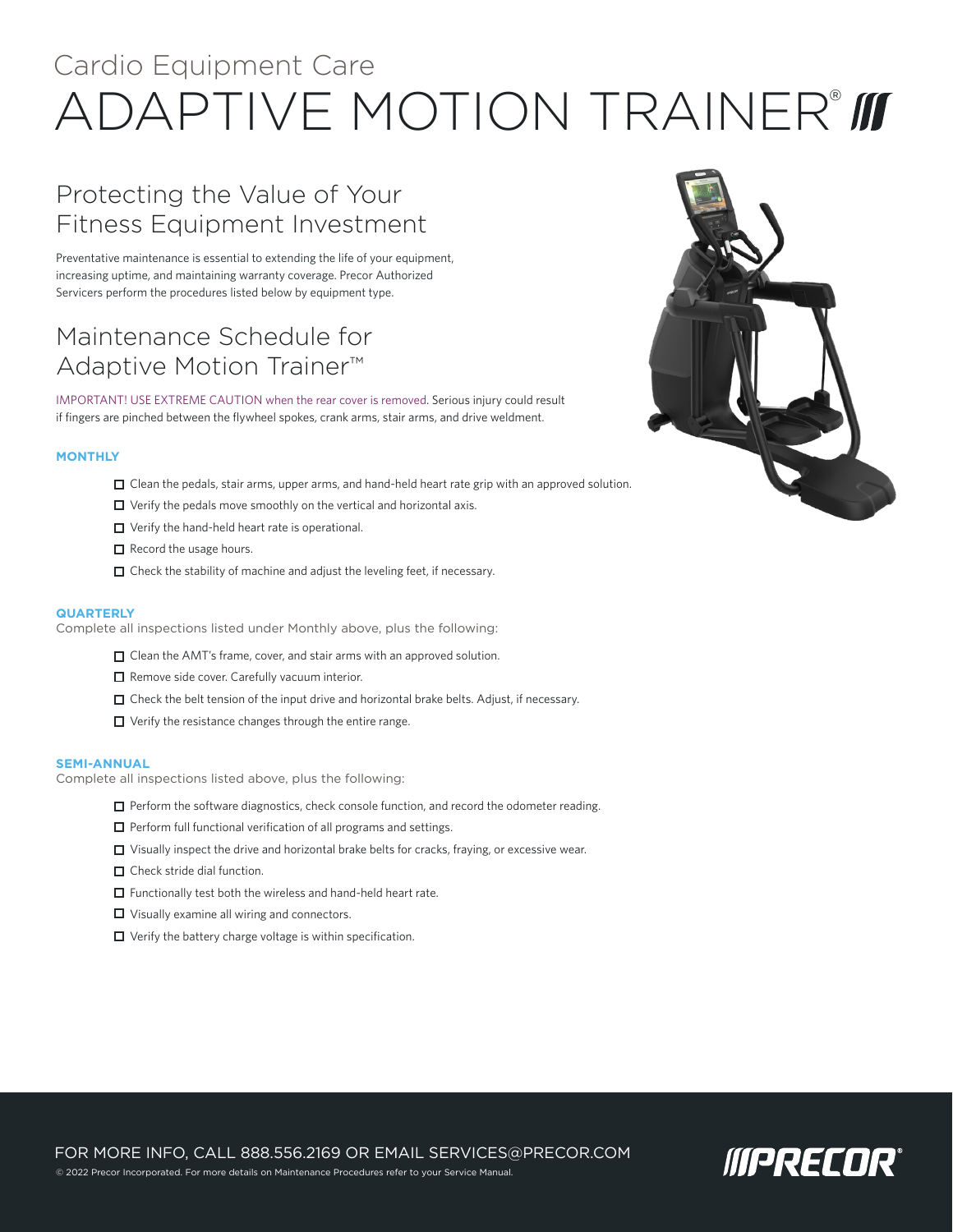# Cardio Equipment Care StairClimber III

# Protecting the Value of Your Fitness Equipment Investment

Preventative maintenance is essential to extending the life of your equipment, increasing uptime, and maintaining warranty coverage. Precor Authorized Servicers perform the procedures listed below by equipment type.

## Maintenance Schedule for StairClimber

IMPORTANT! USE EXTREME CAUTION when the rear cover is removed. Serious injury could result if fingers are pinched between the step chain, drive chain and steps.

#### **MONTHLY**

- $\Box$  Perform the software diagnostics, check LED function, and record the odometer reading.
- $\Box$  Functionally test the remote motion controls.
- $\Box$  Functionally test the wireless hand-held heart rate are operational.
- □ Clean and test the obstruction sensor.

#### **SEMI-ANNUAL**

Complete all inspections listed under Monthly above, plus the following:

- □ Clean & vacuum brake compartment and frame.
- $\Box$  Check step chain tension.
- $\Box$  Inspect steps, step shafts and bearings.
- $\Box$  Inspect primary drive chain tension. Replace as needed.

#### **ANNUAL**

Complete all inspections listed above, plus the following:

- $\Box$  Inspect sprockets.
- $\Box$  Inspect the step chain and check the master link. Adjust tension if necessary.
- $\Box$  Clean excessive debris from the step chain using a soft brush and vacuum, if needed.
- $\Box$  Perform the software diagnostics, check console function, and record the odometer reading.
- $\Box$  Perform full functional verification of all programs and settings.



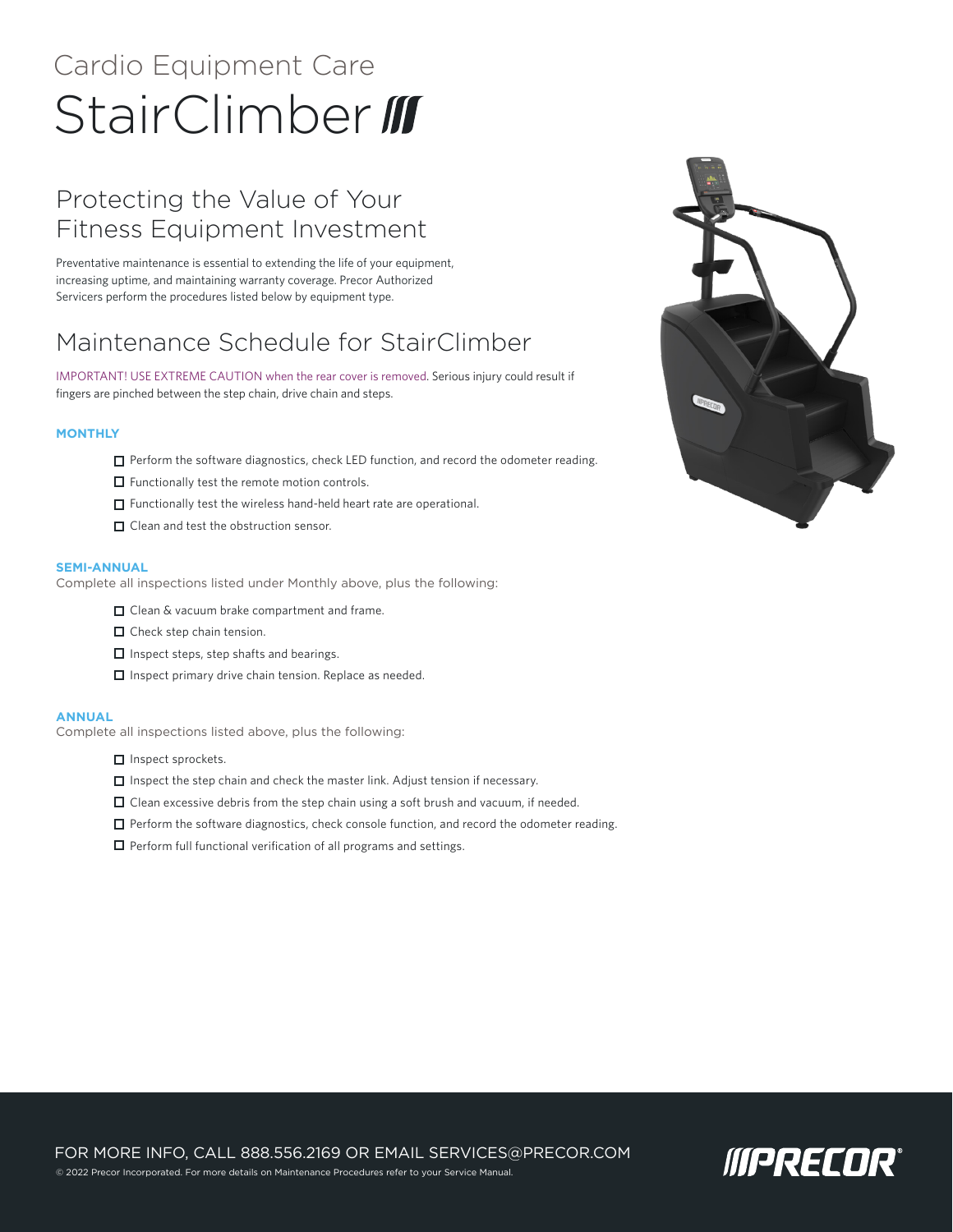# Cardio Equipment Care UPRIGHT & RECUMBENT BIKE III

## Protecting the Value of Your Fitness Equipment Investment

Preventative maintenance is essential to extending the life of your equipment, increasing uptime, and maintaining warranty coverage. Precor Authorized Servicers perform the procedures listed below by equipment type.

### Maintenance Schedule for Upright & Recumbent Bikes

#### **MONTHLY**

- $\Box$  Turn off and unplug the power adapter (if so equipped) from the cycle.
- $\Box$  Wipe down unit covers; handle bars, console, seat, and pedals with an approved solution.
- □ (Do not use acidic cleaners).
- $\Box$  Check that pedals turn freely and smoothly at resistance level 1.
- □ Validate adjustment knobs are functioning properly.
- $\Box$  Inspect the power adapter (if so equipped). Ensure that the cord is not pinched under the unit.
- Verify the seat moves smoothly through the entire adjustment range and the position latch works correctly.

#### **QUARTERLY**

Complete all inspections listed under Monthly above, plus the following:

- $\Box$  Remove the covers. Carefully vacuum the interior, removing all dust and particles.
- $\Box$  Check the tension of the belts per procedures in the service manual or lubricate chain as needed.
- $\Box$  Verify the battery charge voltage.
- $\Box$  Check to make sure the seat is secure.

#### **SEMI-ANNUAL**

Complete all inspections listed above, plus the following:

- $\Box$  Validate console calibration to bike and replace console batteries (if applicable).
- □ Check speed sensor function.
- $\Box$  Functionally test both wireless and hand held heart rate.
- □ Visually examine all wiring and connectors.
- $\Box$  Inspect and replace brake pad, if needed.



FOR MORE INFO, CALL 888.556.2169 OR EMAIL SERVICES@PRECOR.COM © 2022 Precor Incorporated. For more details on Maintenance Procedures refer to your Service Manual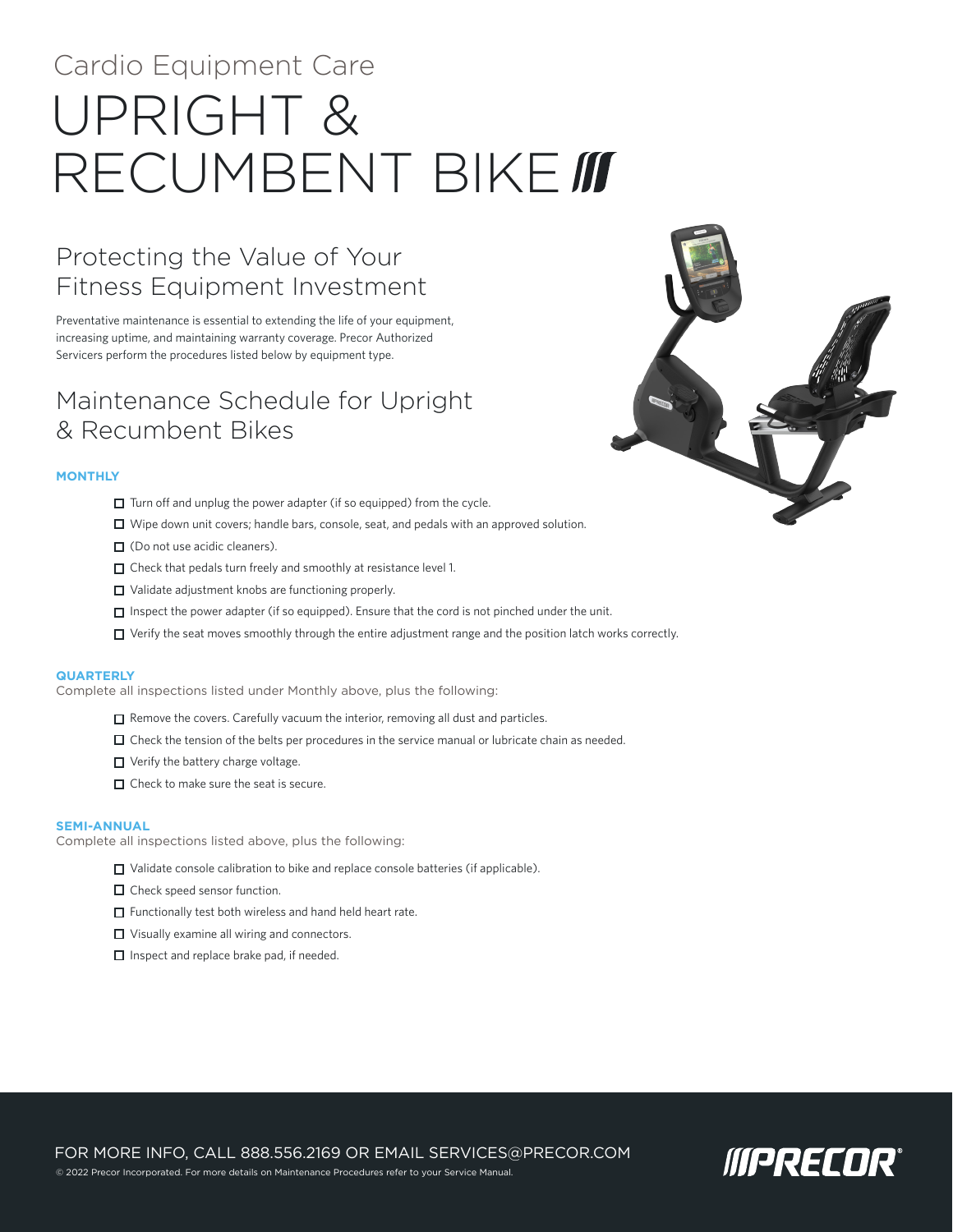# Equipment Care STRENGTH*III*

# Protecting the Value of Your Fitness Equipment Investment

Preventative maintenance is essential to extending the life of your equipment, increasing uptime, and maintaining warranty coverage. Precor Authorized Servicers perform the procedures listed below by equipment type.

## Maintenance Schedule for Strength

In addition to following the routine maintenance schedule outlined below you will want to do the following daily:

- $\Box$  Inspect cables and cable ends replacing upon any sign of wear.
- $\Box$  Check for kinks, frayed wires or deterioration of the cable coating. Look for signs of wear particularly at crimped ends of the cable and near pulleys.
	- IMPORTANT! Cables must be replaced immediately if they are damaged to avoid possible injury to users.

#### **MONTHLY**

- □ Wipe down unit with an approved solution. (Do not use acidic cleaners).
- $\Box$  Verify the weight stack pin tether is attached.
- $\Box$  Inspect the cable for cracks in the sleeve.
- Verify the instructional placard is attached and intact.
- $\Box$  Verify the pads are intact, with no tears or cracks.
- $\Box$  Check the machine motion to ensure smooth through full range of travel.
- $\Box$  Verify proper tension on all cables.
- $\Box$  Inspect upholstery and pads for excessive wear.
- $\Box$  Verify the instruction placard is attached and intact.

#### **QUARTERLY**

Complete all inspections listed under Monthly above, plus the following:

- □ Verify cable tension.
- $\Box$  Check the product motion to ensure it's smooth through the full range of motion.
- $\Box$  Check the seat and range of motion adjustments to ensure full functionality.

#### **SEMI-ANNUAL**

Complete all inspections listed above, plus the following:

- Adjust the cable to remove any unnecessary slack.
- $\Box$  Inspect all weight pins to ensure they are secure.



FOR MORE INFO, CALL 888.556.2169 OR EMAIL SERVICES@PRECOR.COM © 2022 Precor Incorporated. For more details on Maintenance Procedures refer to your Service Manual.